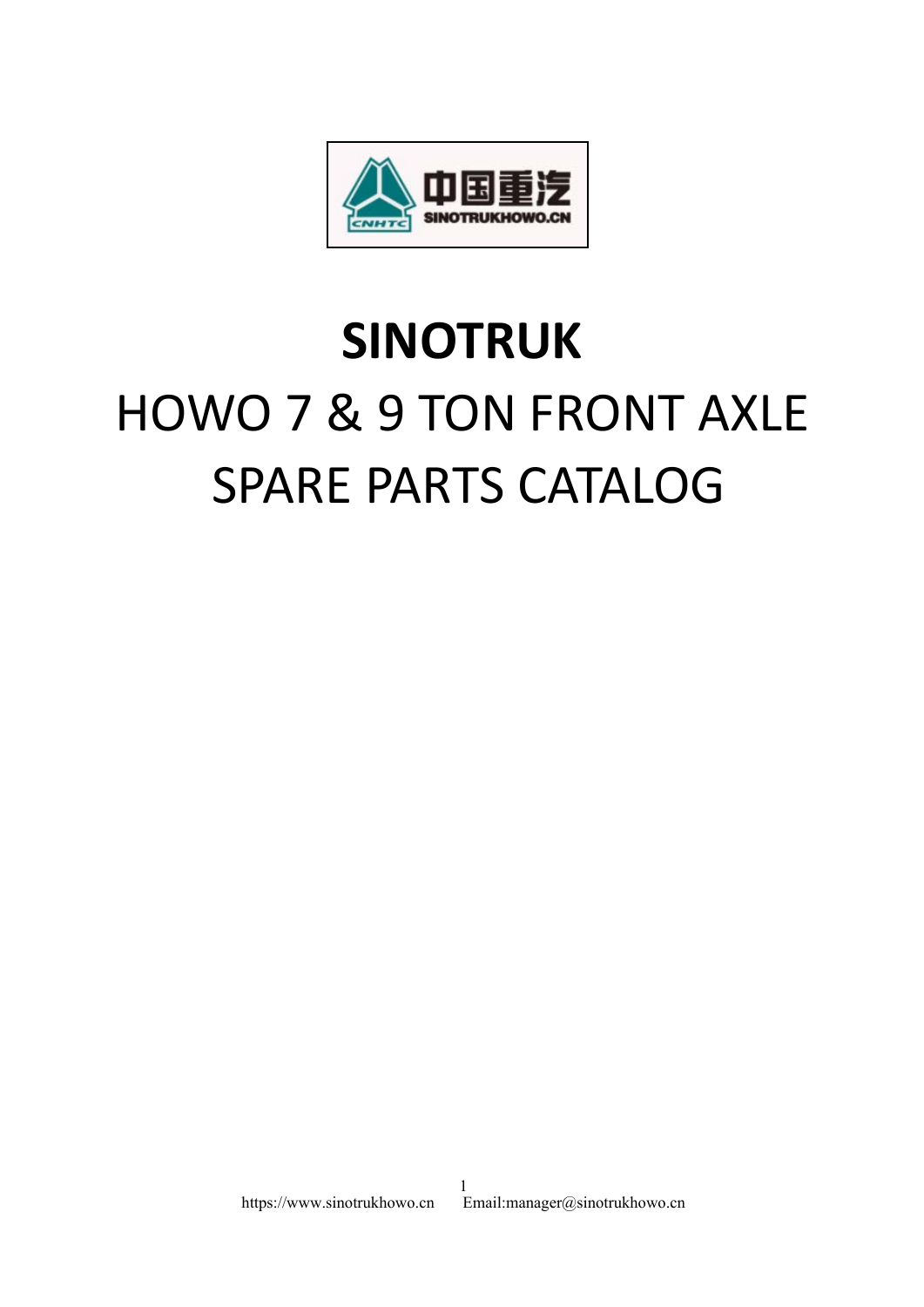## **INDEX**

| <b>INDEX</b>      |        |
|-------------------|--------|
| <b>FRONT AXLE</b> | Page 3 |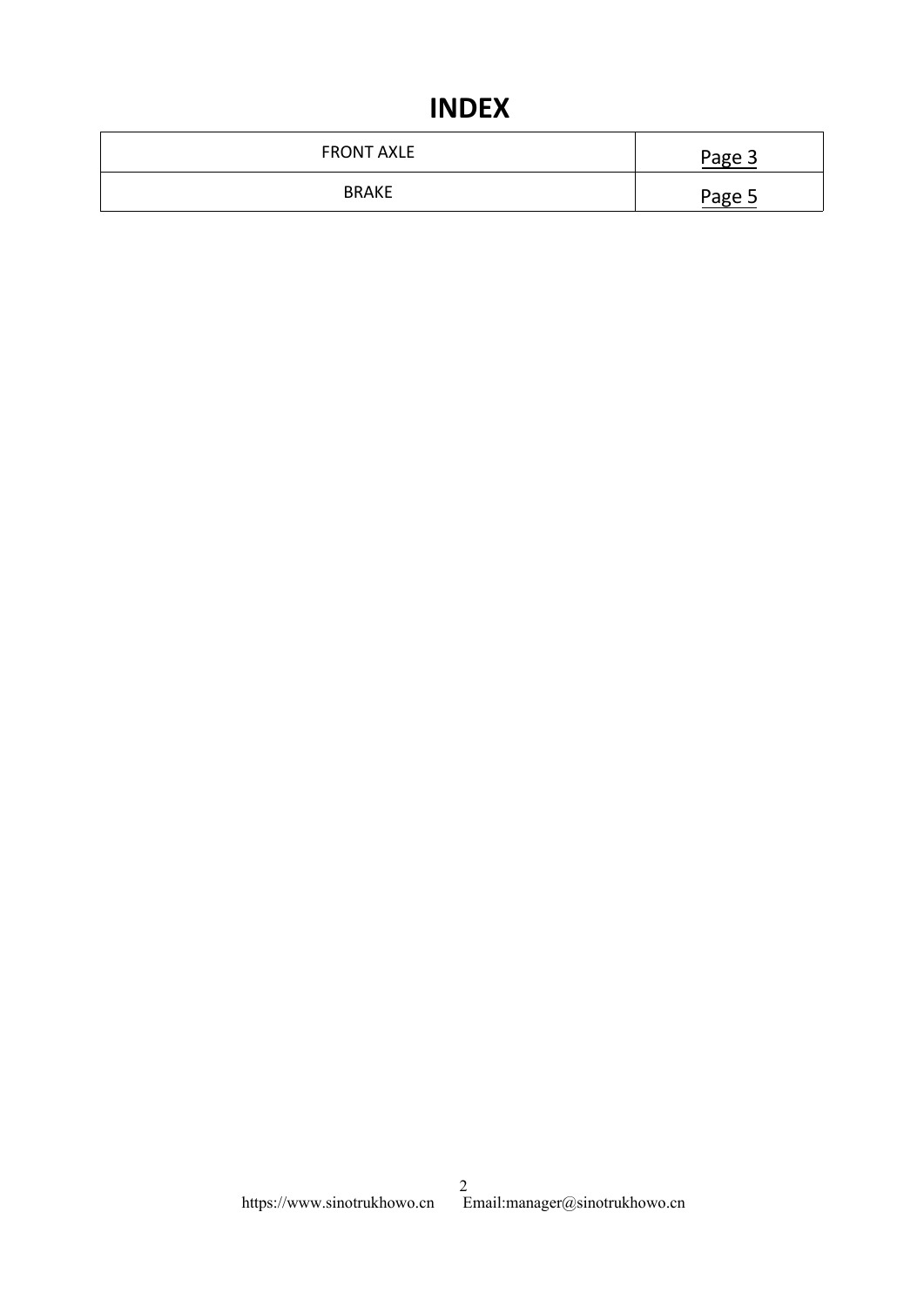<span id="page-2-0"></span>

| <b>Serial</b>  | <b>Name in Chinese</b> | Name in English                   | <b>Part Number</b> |
|----------------|------------------------|-----------------------------------|--------------------|
| 1              | 前轴(7T)                 | Front axle (7T)                   | AZ9719410083       |
| 1              | 前轴(7T)                 | Front axle (7T)                   | AZ9125411154       |
| 1              | 前轴 (9T)                | Front axle (9T)                   | AZ9925410121       |
| $\mathbf{1}$   | 前轴(9T)                 | Front axle (9T)                   | AZ9719410093       |
| $\overline{2}$ | 转向节销                   | Knuckle pin                       | WG880 410031       |
| 3              | 转向节(左)                 | Steering knuckle (left)           | AZ9112410055       |
| 3              | 转向节(右)                 | Steering knuckle (right)          | AZ9112410056       |
| $\overline{4}$ | 双头螺柱                   | Stud stud                         | WG880 410060       |
| 5              | 衬套                     | bushing                           | WG9100410129       |
| 6              | 转向节臂                   | Knuckle arm                       | AZ9719410005       |
| 6              | 转向节臂                   | Knuckle arm                       | WG9900410001       |
| $\overline{7}$ | 自锁螺母                   | Self-locking nut                  | 190003888630       |
| 8              | 推力滚柱轴承                 | thrust roller bearing             | WG9700410049       |
| 9              | 转向横拉杆臂(左)              | Steering tie rod arm (left)       | AZ9719410041       |
| 10             | 转向横拉杆臂(右)              | Steering tie rod arm (right)      | AZ9719410040       |
| 11             | 制动蹄支承销                 | Brake shoe support                | WG880 410038       |
| 12             | 六角槽形扁螺母(细牙)            | Hex grooved flat nut (fine tooth) | 190003872380       |
| 13             | 开口销                    | Cotter pin                        | Q5005050           |
| 14             | 支架(左)                  | Bracket (left)                    | AZ9100410033       |

https://www.sinotrukhowo.cn Email:manager@sinotrukhowo.cn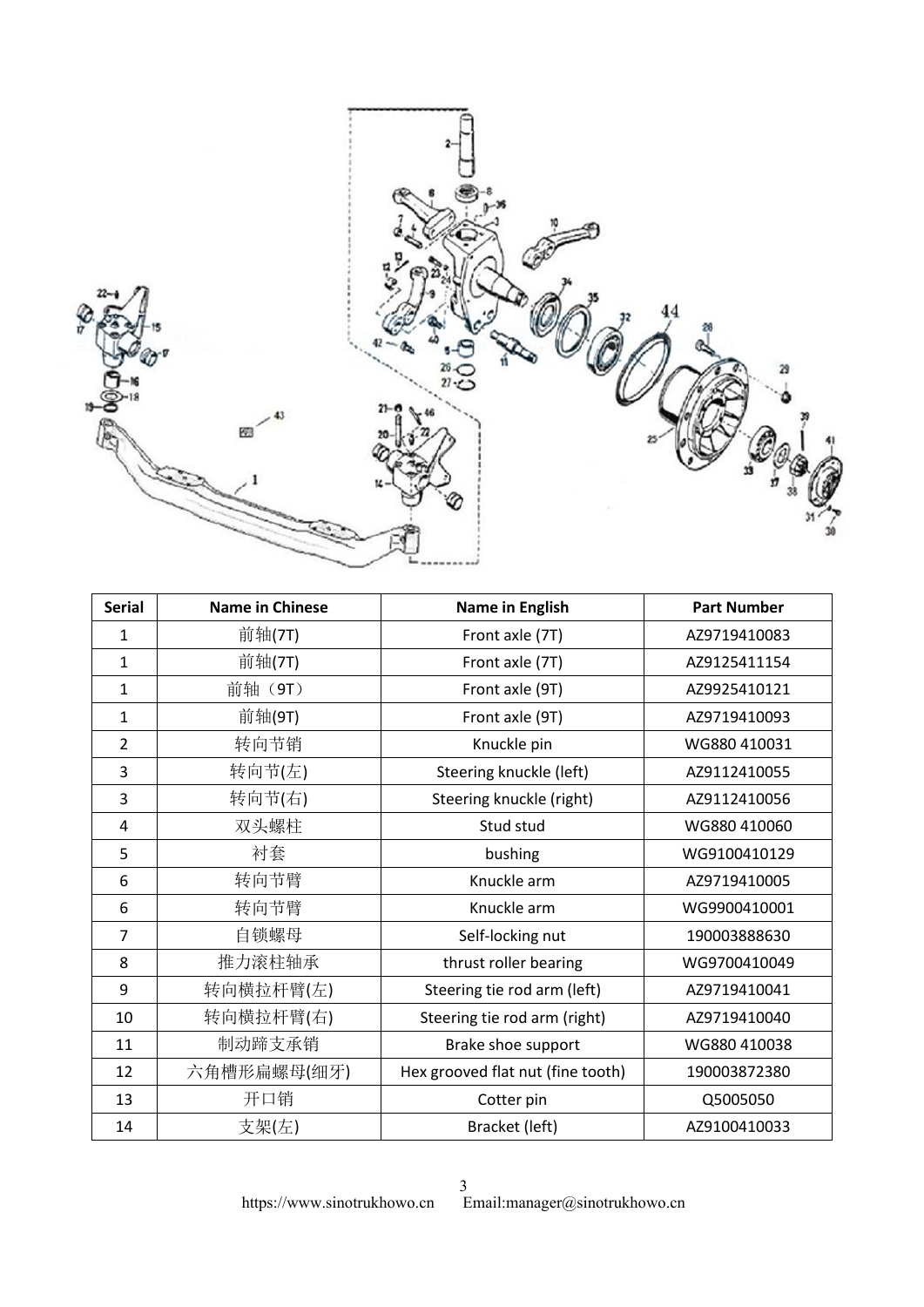| 15 | 支架(右)   | Bracket (right)              | AZ9100410037  |
|----|---------|------------------------------|---------------|
| 16 | 衬套      | bushing                      | WG9100410035  |
| 17 | 复合衬套    | Compound bush                | WG9100340017  |
| 18 | 垫圈      | Washer                       | WG880 410094  |
| 18 | 垫圈      | Washer                       | 1880 410095   |
| 18 | 垫圈      | Washer                       | 1880 410096   |
| 18 | 垫圈      | Washer                       | WG880 410097  |
| 18 | 垫圈      | Washer                       | 1880 410104   |
| 18 | 垫圈      | Washer                       | 1880 410105   |
| 18 | 垫圈      | Washer                       | 1880 410106   |
| 18 | 垫圈      | Washer                       | 1880 410107   |
| 18 | 垫圈      | Washer                       | 1880 410108   |
| 19 | O 型密封圈  | O type sealing ring          | WG880410052   |
| 20 | 双头螺柱    | Stud stud                    | WG880 410075  |
| 21 | 自锁螺母    | Self-locking nut             | 190003888460  |
| 22 | 滑脂嘴总成   | Grease nipple assembly       | AZ9003963004  |
| 23 | 调整螺钉    | Adjusting screw              | WG880 410059  |
| 24 | 六角薄螺母   | Hex nut                      | Q351B14T15    |
| 25 | 前轮 b    | Front wheel bub              | WG9112410009  |
| 26 | 盖       | cover                        | WG880 410100  |
| 27 | 孔用弹性档圈  | Elastic ring for hole        | Q43056        |
| 28 | 车轮螺栓    | Wheel bolt                   | WG9100410104  |
| 29 | 车轮螺母    | Wheel nut                    | WG9003884160  |
| 30 | 六角头螺栓   | Hexagon headed bolt          | Q150B0816     |
| 31 | 弹簧垫圈    | Spring washer                | Q40308        |
| 32 | 圆锥滚子轴承  | Tapered roller bearing       | 190003326543  |
| 33 | 圆锥滚子轴承  | Tapered roller bearing       | 190003326531  |
| 34 | 隔环      | The spacer ring              | WG99000410114 |
| 35 | 轴用密封圈   | Sealing ring for shaft       | WG9003074387  |
| 36 | 圆柱销     | Cylindrical pin              | Q5211016      |
| 37 | 垫片      | Shim                         | WG9100410062  |
| 38 | 转向节锁紧螺母 | Steering knuckle locking nut | AZ9100411140  |
| 39 | 开口销     | Cotter pin                   | Q5006370      |
| 40 | 六角头螺栓   | Hexagon headed bolt          | Q151C1220     |
| 41 | 罩       | cover                        | WG9100410043  |
| 42 | 保护套     | Smart cover                  | WG9100410060  |
| 43 | 铭牌      | Nameplate                    | WG2297Y4835   |
| 44 | 齿圈      | Ring gear                    | WG9112410019  |
|    |         |                              |               |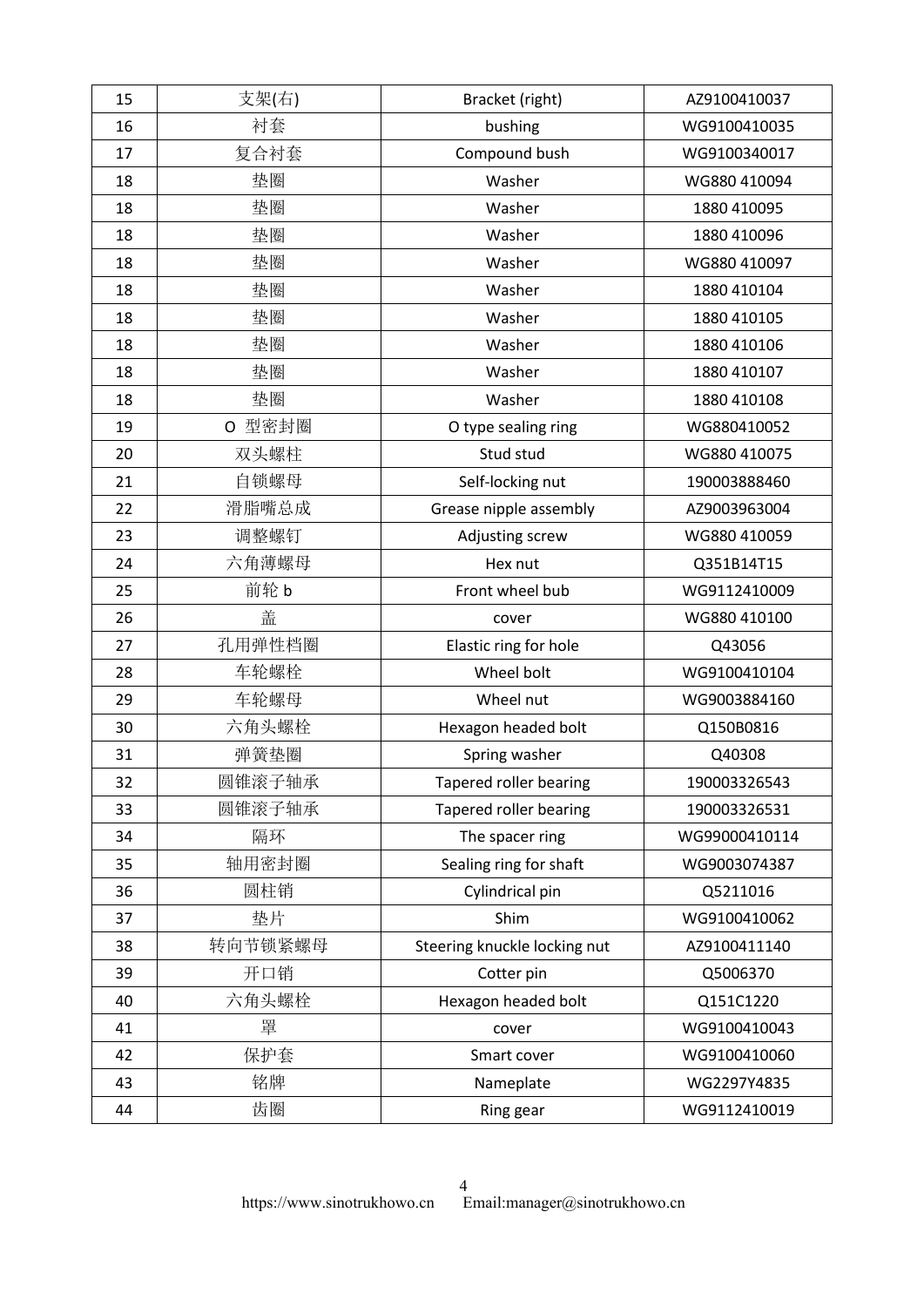<span id="page-4-0"></span>

| <b>Serial</b>  | <b>Name in Chinese</b> | Name in English                       | <b>Part Number</b> |
|----------------|------------------------|---------------------------------------|--------------------|
| $\mathbf{1}$   | 制动鼓                    | <b>Brake drum</b>                     | AZ9112440001       |
| $\overline{2}$ | 十字槽沉头螺钉                | Cross recessed countersunk head screw | Q2541025           |
| 3              | 制动器防尘罩                 | Brake dust cover                      | WG9112440006       |
| 4              | 六角头螺栓                  | Hexagon headed bolt                   | Q150B0816          |
| 5              | 弹簧垫圈                   | Spring washer                         | Q40308             |
| 6              | 制动蹄总成                  | Brake shoe assembly                   | AZ9100440018       |
| $\overline{7}$ | T/制动摩擦片                | <b>Brake lining</b>                   | WG9100440029       |
| 8              | 铆钉                     | rivet                                 | WG9231340068       |
| 9              | 衬套                     | bushing                               | WG880440006        |
| 10             | 限位板                    | Limit plate                           | WG880440008        |
| 11             | 六角槽形扁螺母(细牙)            | Hex grooved flat nut (fine tooth)     | 190003872370       |
| 12             | 开口销                    | Cotter pin                            | Q5005045           |
| 13             | 回位弹簧                   | Return spring                         | AZ9100440061       |
| 14             | 回位弹簧销                  | Return spring pin                     | WG1218G85          |
| 19             | 制动凸轮轴(左)               | Brake camshaft (left)                 | 199100440000       |
| 20             | 制动凸轮轴(右)               | Brake camshaft (right)                | 199100440000       |
| 21             | 附加垫片                   | <b>Additional shim</b>                | 1880 440010        |
| 21             | 附加垫片                   | <b>Additional shim</b>                | AZ9100440011       |
| 21             | 附加垫片                   | Additional shim                       | AZ9100440012       |
| 22             | O 型密封圈                 | O type sealing ring                   | 1880 340023        |
| 23             | 制动间隙自动调整臂              | Adjusting arm                         | WG9100440023       |
| 24             | 垫圈                     | Washer                                | WG880340022        |

https://www.sinotrukhowo.cn Email:manager@sinotrukhowo.cn